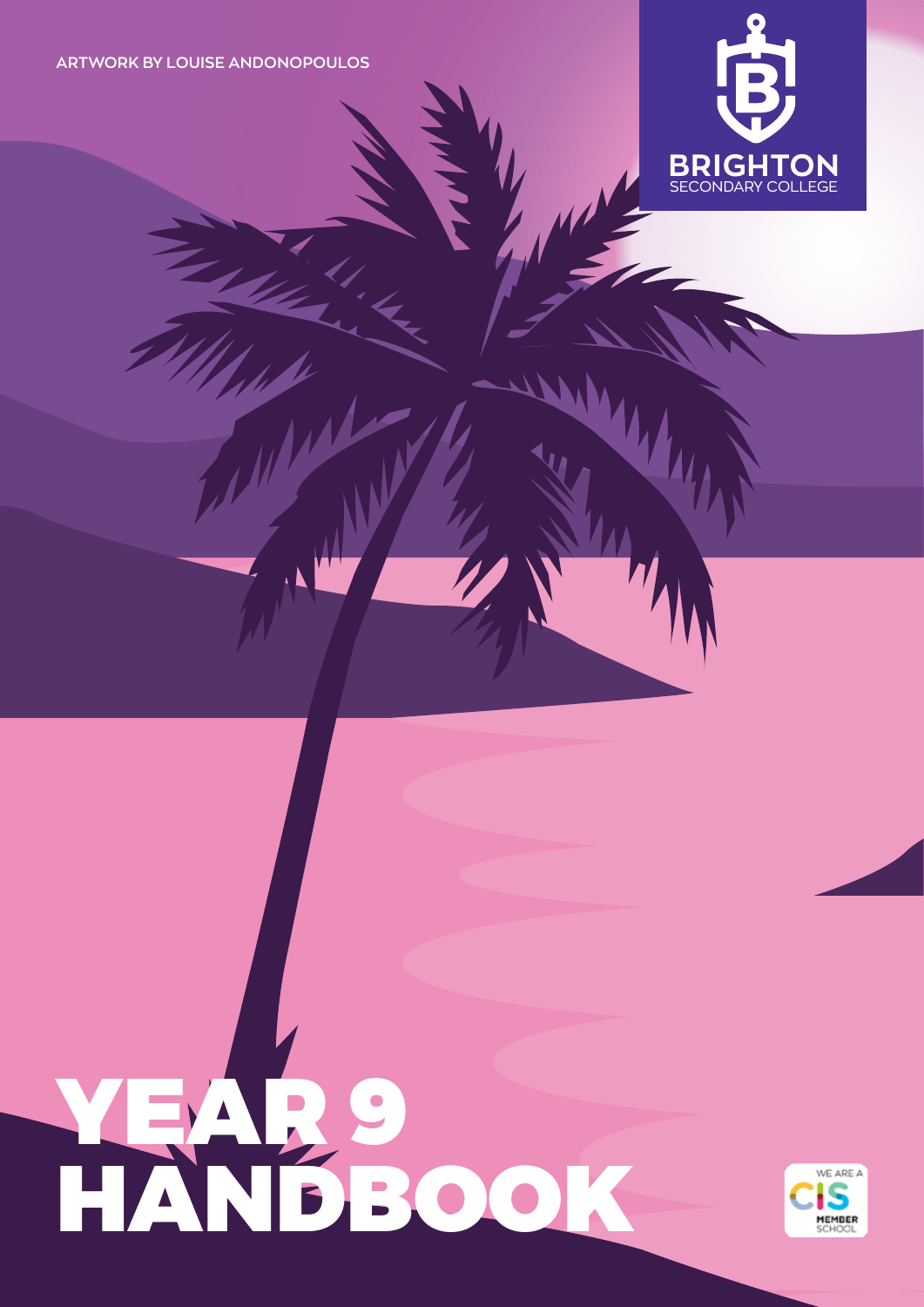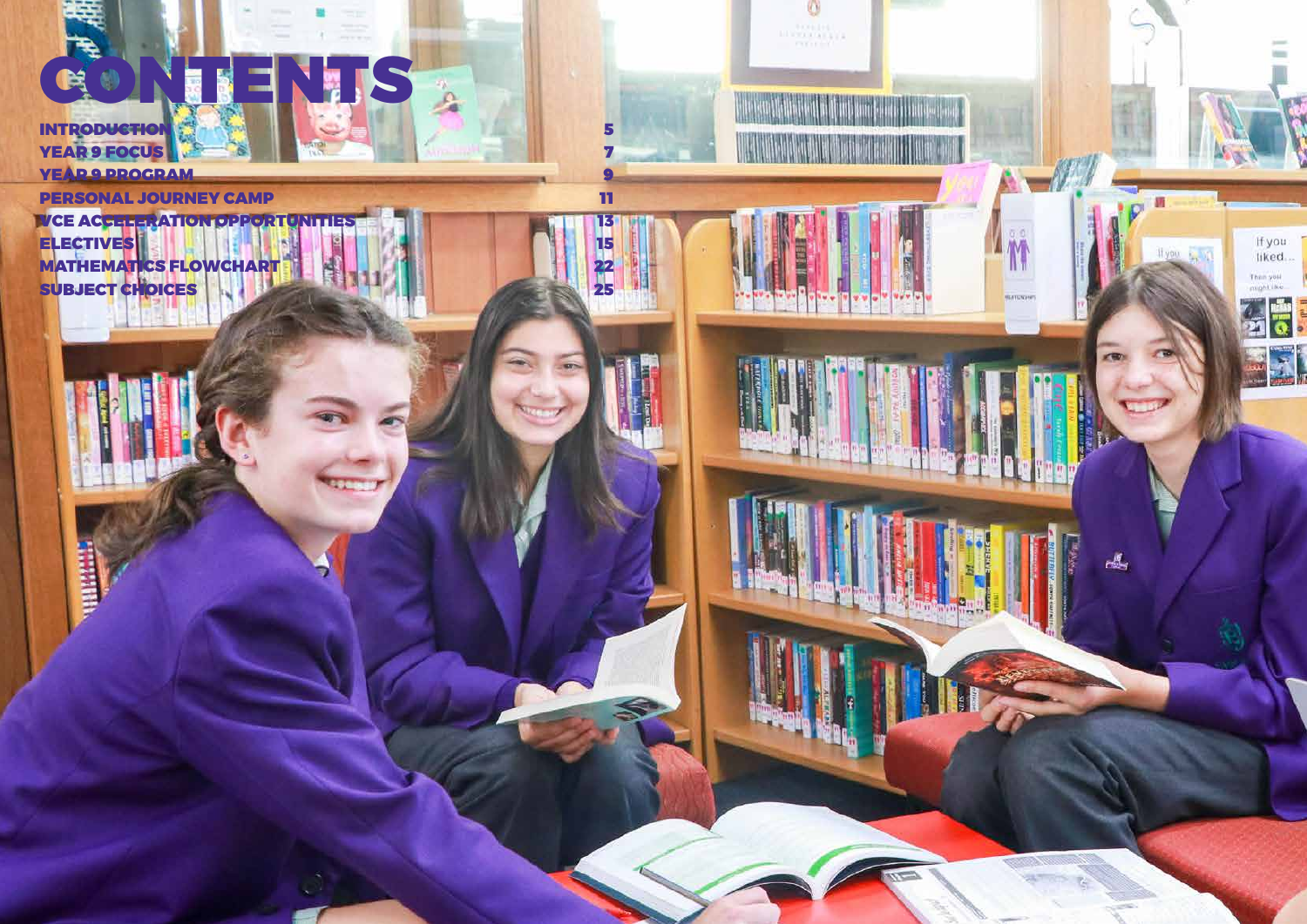<span id="page-2-0"></span>

# INTRODUCTION

**THIS HANDBOOK OUTLINES THE YEAR 9 CURRICULUM. ITS PURPOSE IS TO PROVIDE PARENTS AND STUDENTS WITH AN OVERVIEW OF THE COURSE STRUCTURE AND A DESCRIPTION OF THE VARIOUS ELECTIVES AVAILABLE.**

# YEAR 9 PROGRAMME

The Year 9 Centre is a specialised learning centre that caters specifically for our mainstream Year 9 students. It recognises the need for students to have a place they call 'home'. It is a facility which has the flexibility to cater for the maturing and developing mind of a student in Year 9. It is therefore proposed that having completed an important developmental year in the Year 9 Centre, students will enter their final three years of secondary education with four key foundations in place:

- Good relations with their teachers
- A positive view about school
- education
- A desire to continue learning



• A wide range of skills and breadth of curriculum options to enable them to tackle further and more demanding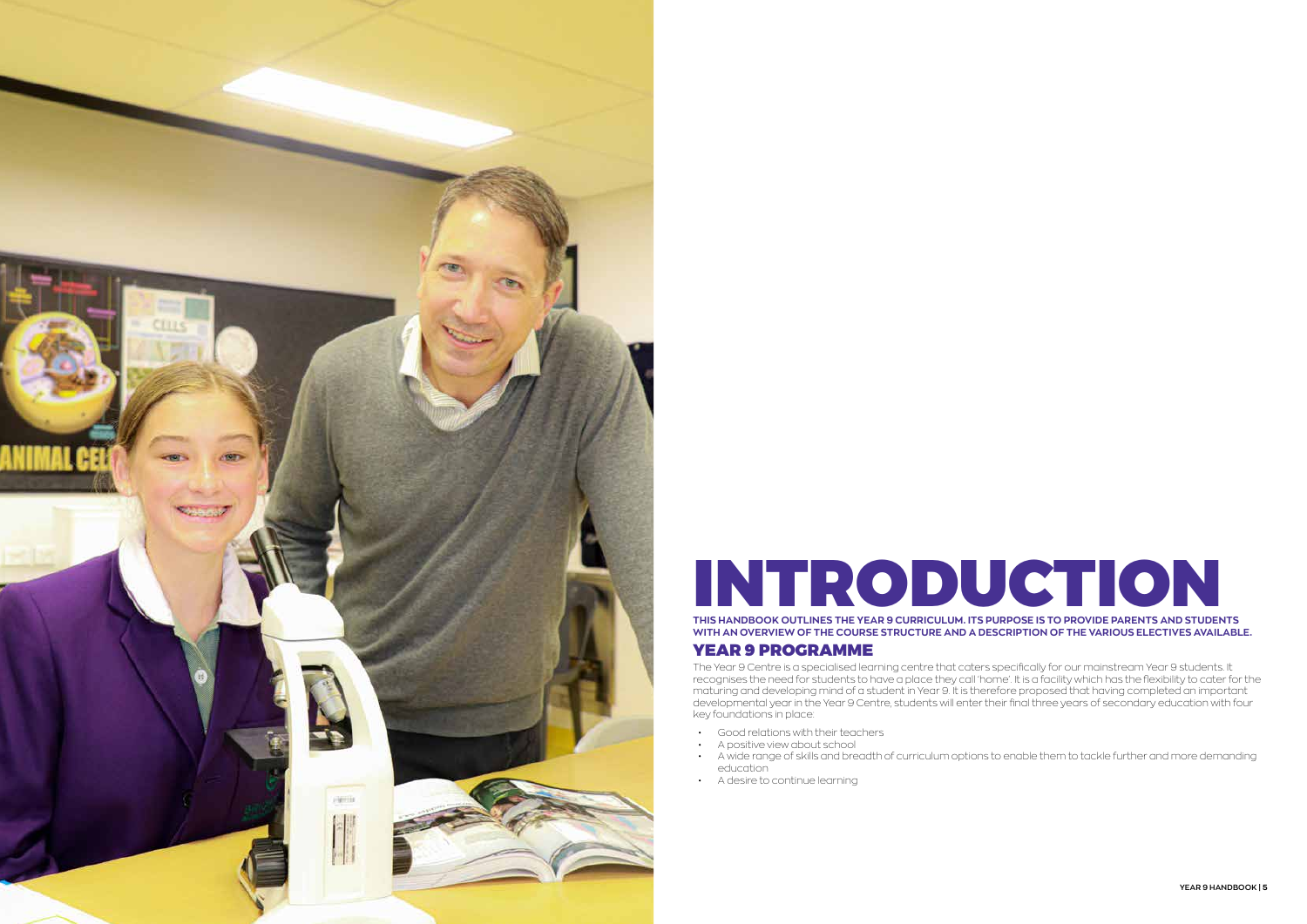<span id="page-3-0"></span>

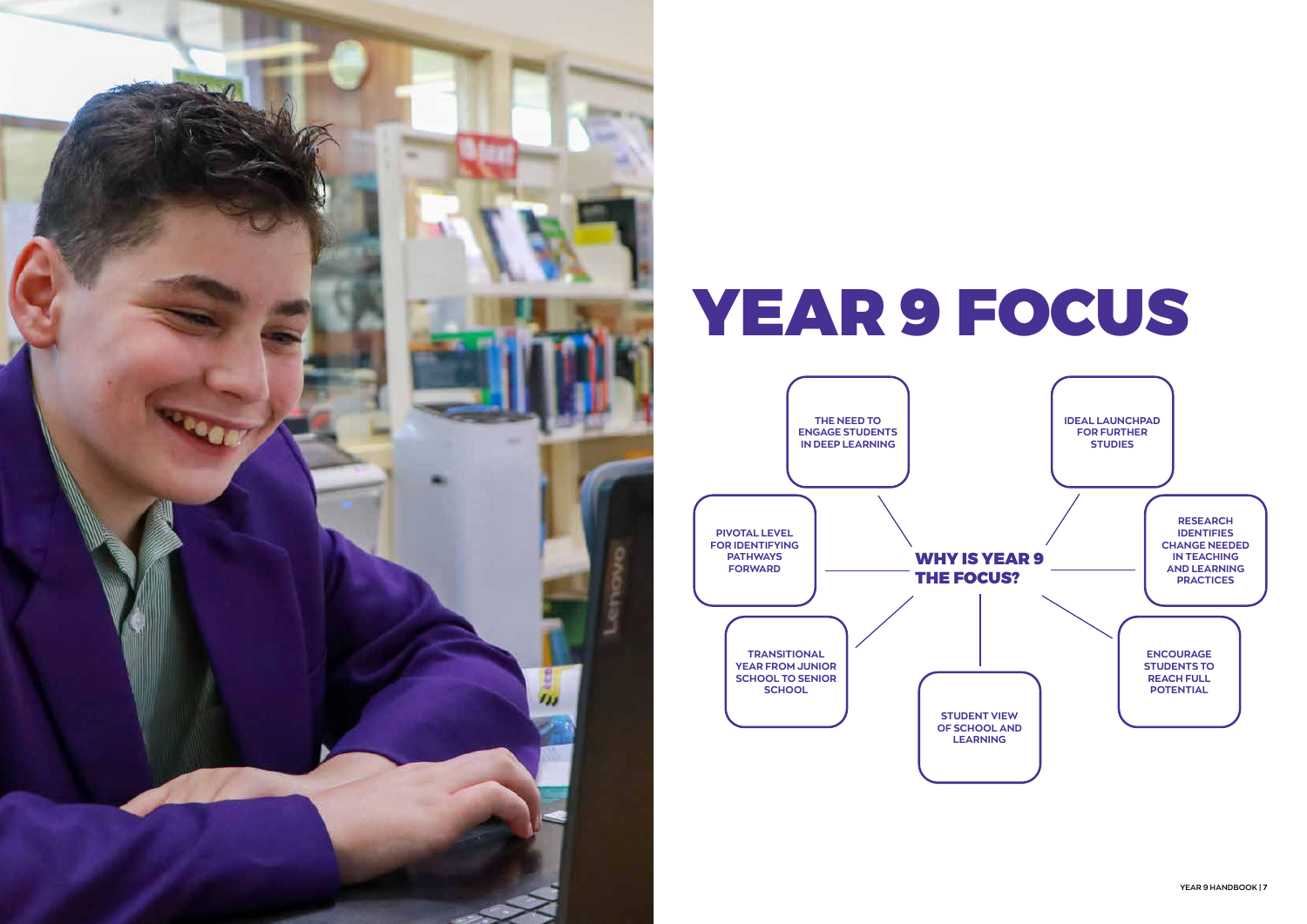<span id="page-4-0"></span>

# YEAR 9 PROGRAM

Year 9 is very much a transitional year from junior through to senior school. It is the first year students select their electives to supplement their core subjects. In addition students will experience exams for the first time as they begin preparing for senior school.

# REFLECTIVENESS THROUGH THE CAREERS PROGRAM

Students are given an opportunity to reflect on who they are. They explore their interests, strengths, and weaknesses to guide their journey through some potential future career options. This process will be approached with respect and honesty, for themselves and their peers

# RELATIONSHIPS THROUGH CAMP

This experience aims to challenge students to venture outside their comfort zone in a safe and supportive environment, all the while building their relationships within the school community. This camp is a great opportunity for students to have fun and strengthen interpersonal relationships with both their peers and teachers. In addition to physical challenges, students will also learn about how to navigate social interactions with empathy while taking care of their own wellbeing through sessions on emotional intelligence and mindfulness

# RESOURCEFULNESS THROUGH THE STUDY SKILLS AND EXAM EXPERIENCE

Resourcefulness is a key skill in the Senior School, so students complete workshops in the Personal Excellence Programs that equip them with general and subject-specific study skills. These skills will be applied during coresubject exam, to allow students to experience the preparations and conditions of future VCE assessments. The aim is to support students through this process, focusing heavily on integrity and their attainment of and reflection on study techniques so that they can develop strategies for success.

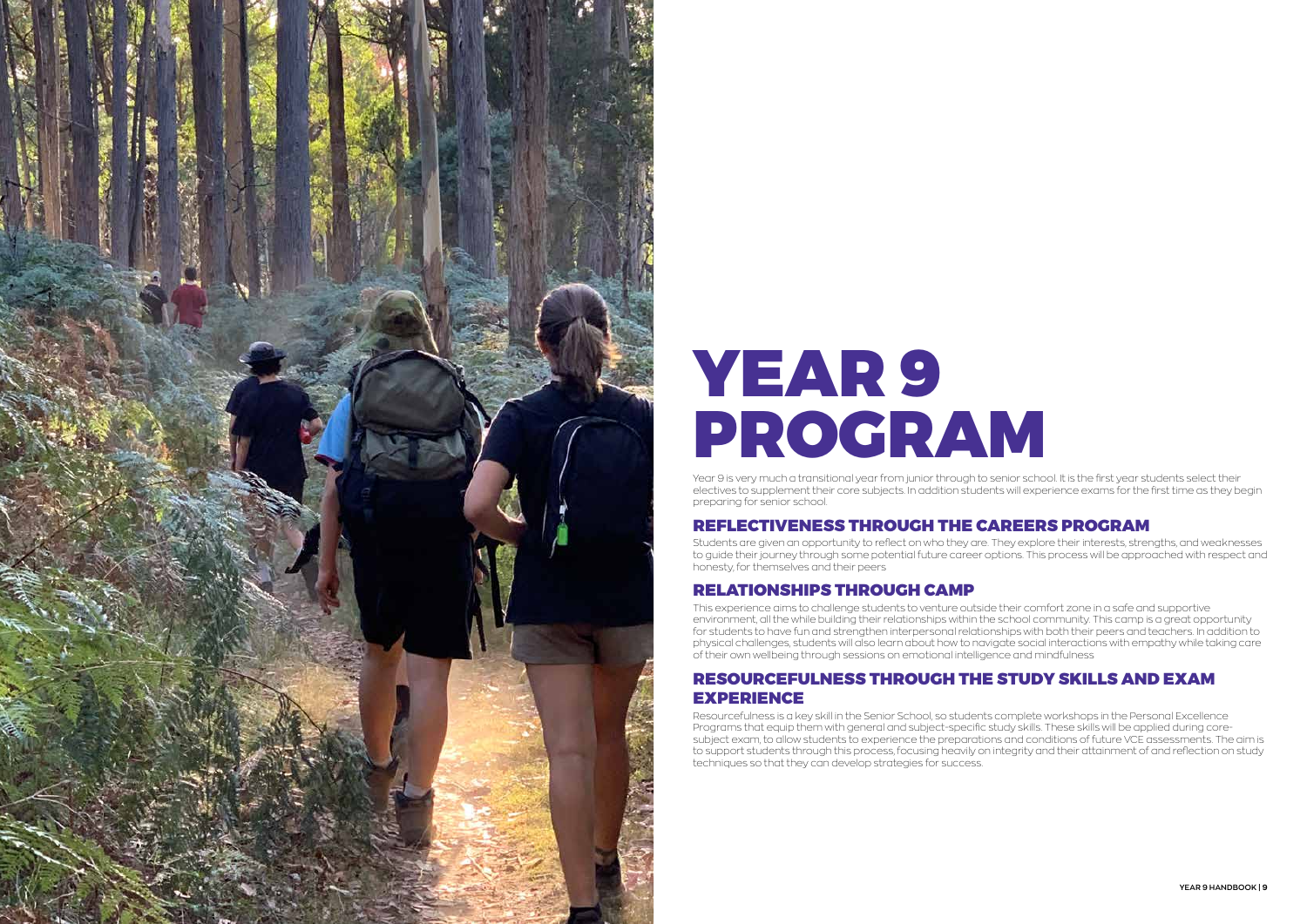<span id="page-5-0"></span>

# PERSONAL JOURNEY CAMP

Our Year 9 camp is focused on the Brighton Secondary College Learning Behaviour of Relationships. This camp is held at The Summit Adventure Park, a multi-award winning venue with programs that are tailored to promote two of the key foundations that Year 9 aims to develop in students: good relations with their peers and teachers, and a positive view about school. Students are encouraged to achieve personal excellence through the variety of opportunities offered on this camp, many of which require collaboration based on respect, empathy, and integrity so that they, and their peers, can get the most out of the experience.

During the camp, students will have a variety of experiences where they are challenged to venture outside their physical and emotional comfort zones in a safe and supportive environment. Students can expect to be involved in a range of activities, many of the activities will require students to be responsible, empathetic citizens as well as adaptable and critical in their thinking. Teamwork and collaboration will also play an integral part of the experience.

Some of the activities are:

- Initiative Games
- Abseiling
- Ropes Courses
- Summit Window
- Leap of Faith
- Flying Fox
- **Sky Bridge**
- Laser Skirmish
- Monster Course
- Minute-To-Win-It

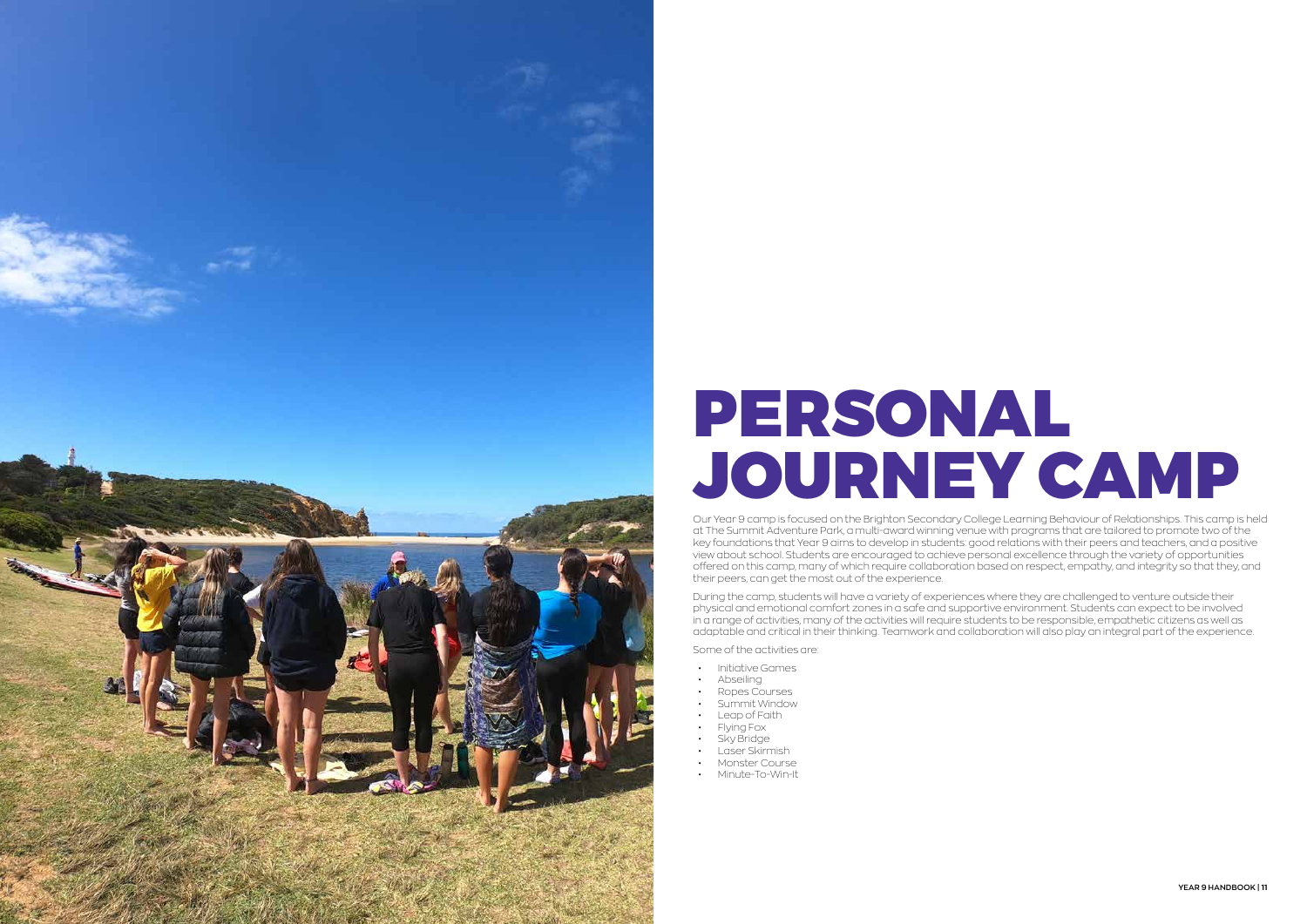<span id="page-6-0"></span>

# VCE ACCELERATION OPPORTUNITIES

Currently, highly performing and highly dedicated Year 9 students may be offered the opportunity to accelerate into VCE by including a Unit 1 & 2 study as part of their Year 10 program the following year.

Students are selected on the basis of their performance in Year 9, where the end of semester report needs to show that in a particular subject the student is performing at a Vic. Curric. level of 'B' or above and where students have achieved a '3' or '4' across all areas in their Process Reports. For English and Mathematics, the 'Vic. Curric.' level needs to be 'A'.

Offers are made based on a student's end of semester results and on the availability of places in individual subjects. Students may receive offers for more than one study, but are only permitted to accept one offer.

For students who take up the offer, the VCE units will replace two Year 10 semester length electives. This is an opportunity that all Year 9 students should strive to take advantage of.

# SEAL

The SEAL classes will continue their enhanced studies within their relevant strand. All SEAL strands will have access to the same electives as other Year 9 students with the exception of the STEM strand. SEAL STEM students will not be able to apply to do the STEM elective as they are already being accelerated in this area.

## **VCE ACCELERATION OPPORTUNITIES FOR SEAL STUDENTS**

Students in the SEAL program who maintain outstanding results in their respective accelerated subjects at Year 9, will be accelerated into a partial VCE program at Year 10. Students who do not perform at a Vic. Curric. level of 'B' or above, as well as continue to demonstrate a '3' or '4' across all areas in their Process Reports, may forfeit their place in the SEAL program.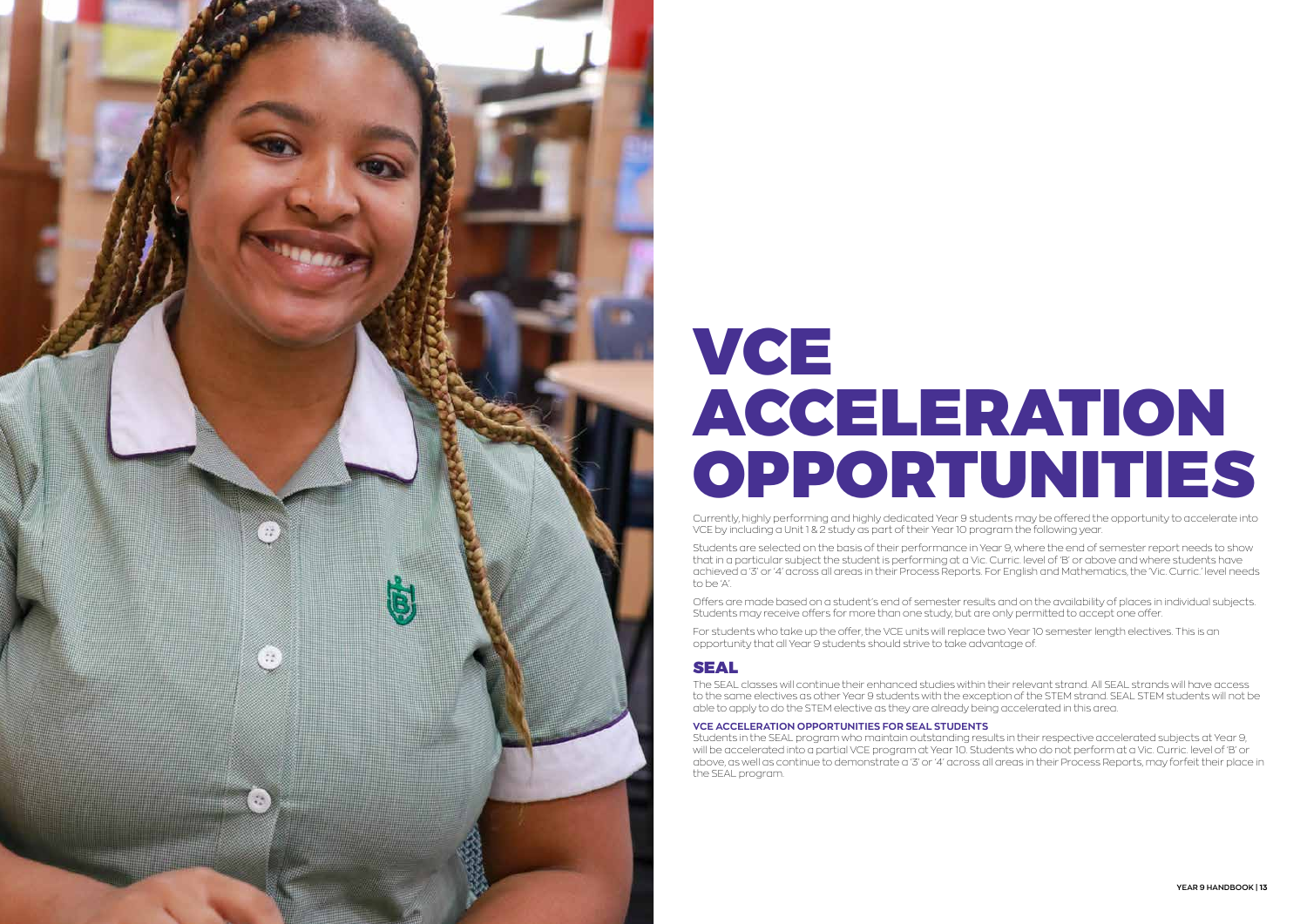<span id="page-7-0"></span>

# ELECTIVES

The Year 9 curriculum is organised into core studies (English, Mathematics, Science, Humanities, Health and Physical Education) and electives.

All students will complete their core studies and undertake two elective choices in first semester and two for the second semester. If students choose to study a Language or are offered a place in the STEM elective, then these subjects must be undertaken as a two-semester elective (year-long).

**Students will study two electives each semester, a total of four electives, in the year.**

## THE ARTS (SEMESTER LONG SUBJECT) **ART – IMAGINE, PLAN AND CREATE**

Art students will plan, design, make and present art works both independently and collaboratively to communicate ideas and purpose. Students will explore and express ideas through a range of art forms including drawing, screen printing, and a variety of media. Students may use current technologies as part of the making process such as the use of a digital stencil cutter to assist in the creation of intricate stencils or the CRICUT machine. They will document and record the process used in the making of their artworks in their visual diaries. Students will research and interpret meaning from art works produced by a specific artist, culture or historical period. The artistic skills learnt will be expanded upon in Years 10 and VCE.

## **DRAMA – RECREATE YOURSELF/ TRANSFORM YOURSELF**

Who do you want to be? Are you thinking Jessica Mauboy, Chris Hemsworth, Hugh Jackman , Cate Blanchett or just a stronger more articulate and confident you?

Year 9 Drama is about developing who you want to be through creative performance. We look at Improvisation, Comedy, Creating character, Voice, Scripts and devised group performances on a topic of your choice. Stagecraft such as space, sound and lighting will be introduced as students move beyond simple role play to characterisation.

In Drama we can use improvisation and play building to creatively respond to the world we live in.

The skills students learn in this course will be developed and expanded on in Year 10 and VCE Drama.

### **MEDIA – FILM MAKING AND ADVERTISING**

Year 9 Media looks at film-making and analysis, photography, sitcoms and advertising. Students will develop their skills in creating a range of Media products. Students will create their own advertisement as part of a folio of work, which also includes a mise en scene study, comparison of sitcom episodes and a photographic folio.

The skills students learn in this course will be developed and expanded on in Year 10 and VCE Media.

### **MUSIC PERFORMANCE**

In Year 9 Music, students develop their instrumental skills and learn how to prepare music for performance. They study a range of musical styles and learn how to properly set up and use the equipment required for performance. Students study challenging concepts such as music analysis and aural recognition as they expand their knowledge in preparation for Year 10 and VCE Music.

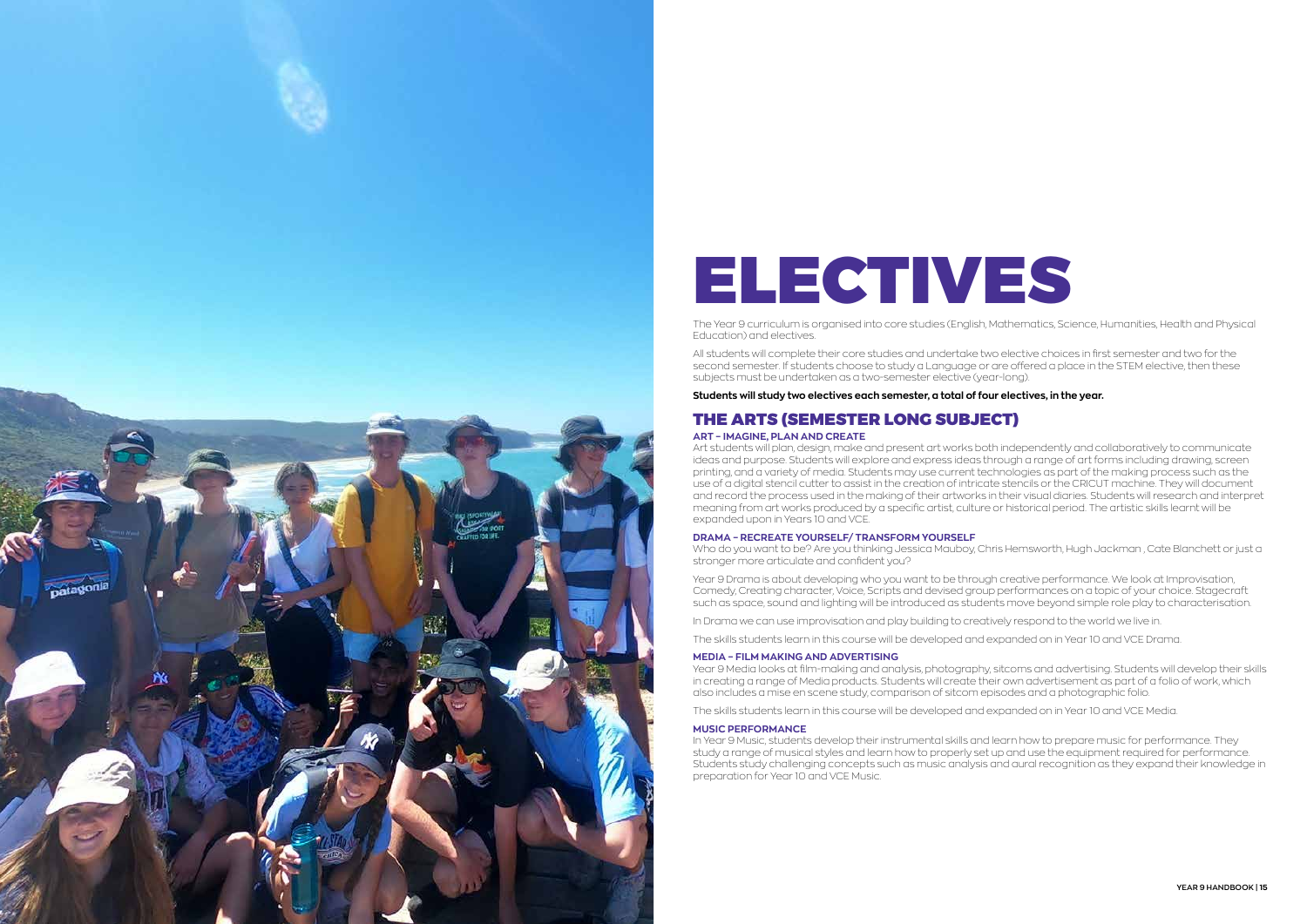

# TECHNOLOGY (SEMESTER-LONG SUBJECT)

### **DIGITAL IMAGERY**

In this subject, students develop knowledge and skills in the creation and manipulation of digital images and ICT practices using Adobe Photoshop and Adobe Illustrator.

Students complete a range of tutorials and creative projects that focus on developing skills in using ICT and a range of programs and their associated digital techniques. A digital portfolio of work will be created that showcases design elements, principles and presentation techniques that make an impact on targeted audiences.

Future career interests are linked to specific skills and understandings of ICT, digital imaging and media jobs.

This subject can prepare students for Year 10 Digital Imaging 2, Visual Communication and Design, Art, ICT and Business, Year 11 ICT, Media, and further tertiary study.

## **FOOD STUDIES – TOP CHEF**

Year 9 Top Chef takes an interdisciplinary approach to the exploration of food, with an emphasis on extending food knowledge and skills and building individual pathways to health and well-being through the application of practical food skills. Practical work is integral to Top Chef and includes cooking, demonstrations, creating and responding to design briefs, dietary analysis, food sampling and taste-testing, sensory analysis, product analysis and scientific experiments.

Students will develop investigative skills by examining convenience foods versus self-made foods and their purpose in the Australian diet. After investigating changes in the availability of ingredients in Australia over time, students will design and produce a pizza incorporating fusion foods. This set of skills and knowledge will lead to making more informed lifestyle choices and further study in Food and Health in Year 10 and VCE.

### **ROBOTICS – CODE AND CREATE.**

This subject is guided by the principle of project-based learning, in which students will design, build and program their own autonomous robotic vehicles in a collaborative learning environment. Students will learn how to use 3D printing and laser cutting technologies to create parts that will be combined with motors, batteries, sensors and integrated circuits. Students will also learn how to program their creations with Arduino code in order to develop solutions to complex challenges such as navigating a maze, avoiding obstacles and overcoming various challenges.

### **TEXTILES – FASHION DESIGN AND CONSTRUCTION**

Students will explore the design process involved in making a fashion garment. They will learn to interpret and follow instructions using a commercial pattern to cut and make their outfit. This will involve learning machine and hand sewing skills that will enable them to work independently to make their garment.

Students will develop fashion illustration skills including learning digital drawing programs like Adobe Illustrator. They will research and analyse fashion designers and their garments.

The skills learnt will reflect the processes used by designers in the fashion/textile industry, gaining an insight into career pathways. The technical skills acquired in this unit will be expanded upon in Years 10, 11 and 12.

### **VISUAL COMMUNICATION DESIGN**

Would you like to know how to design a new branding for a fashion house? Would you like to experiment with typography and the designing of pictograms. Visual Design is found in all products and all walks of life, from buildings to shop stores to perfume packaging through to the design of a mobile phone. You will gain an insight into the world of design and visual communication through practical work and using CAD (computer aided design).

The skills learnt in this course will be expanded upon in Year 10 and VCE.

### **WOODWORK – ENGINEERING AND DESIGN**

Student concepts for design are explored through the processes of research, drafting, designing, material investigation and construction. The students are provided with the opportunity to explore new technologies such as CAD, 3D printing and laser cutting as well as traditional woodworking skills to make a product such as an analogue clock or an iphone mono speaker. Students also gain knowledge in reading plans and drawing models relevant to those interested in careers in Architecture, Drafting, Product Design, Industrial Design and in traditional fields such as Building and Carpentry

## LEADERSHIP (SEMESTER-LONG SUBJECT) **YOUNG ENDEAVOUR STUDIES**

This unit studies the meaning of leadership, community service and community engagement. Students are provided with a practical, personal understanding of leadership and are given the opportunity to apply their skills within the local community. This subject presents the opportunity for students to examine historical leaders, learn conflict resolution skills, and the traits of resilient leaders through role- plays, projects and wider reading. At the end of the course, students will have engaged in community service and reflected on their experience.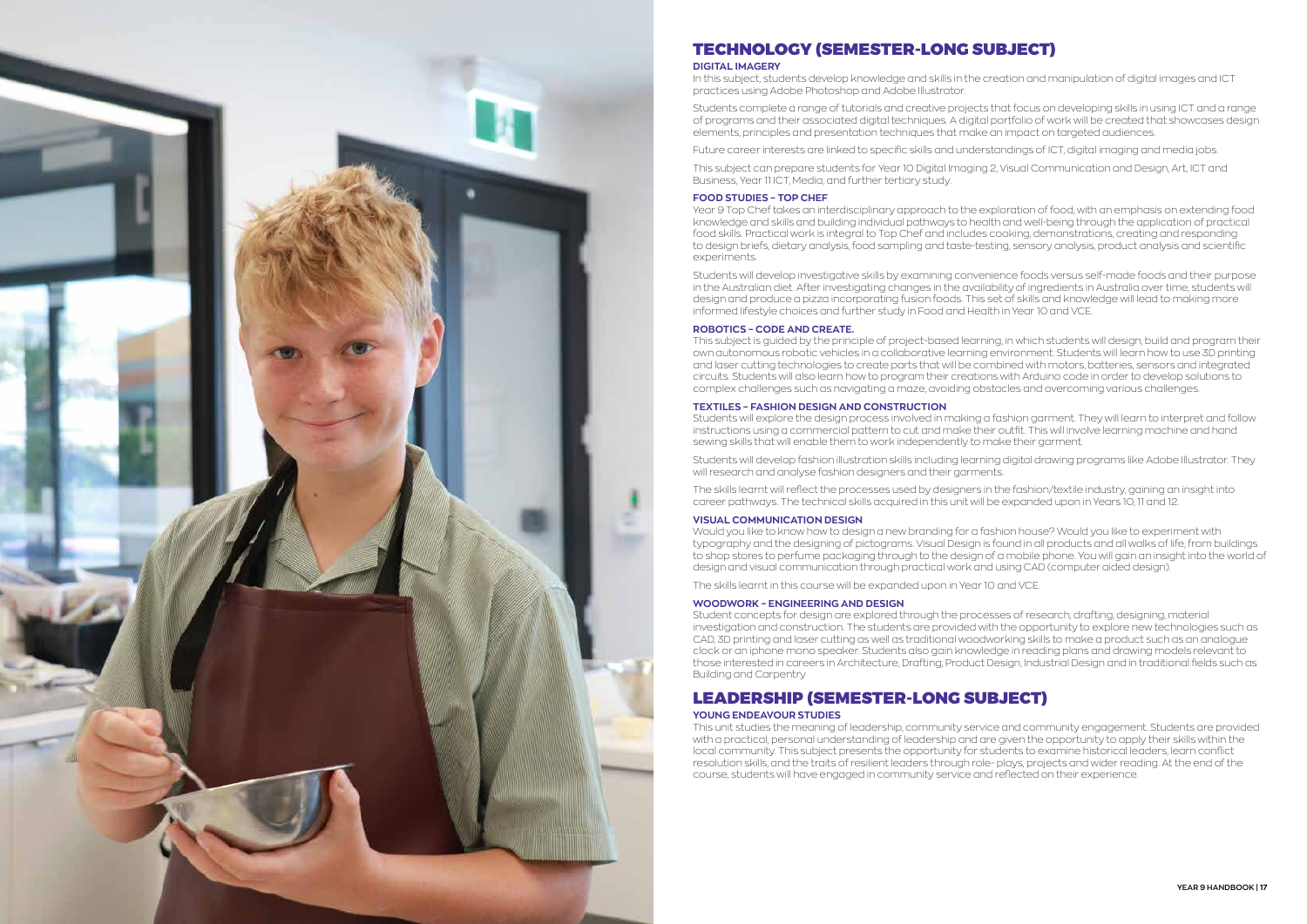

# LANGUAGE (YEAR-LONG SUBJECT)

## **FRENCH**

- 1. French is rewarding, challenging and interesting.
- 2. In French, students continue to aquire communication skills and develop their understanding of French culture.
- 3. At this stage, students consolidate and build on the vocabulary and grammar of years 7 and 8, develop their oral and written skills, and extend their knowledge of French culture.
- 4. Through reading, listening, writing, role plays, debates and presentations students gain more tools to express themselves in French. Topics covered include travelling, outdoor activities, health and holidaying in metropolitan france.

## **JAPANESE**

If you like speaking a foreign language or if you are interested in a unique and rich culture, Year 9 Japanese will cover all of these.

It consolidates and extends the language skills developed in years 7 and 8 and aims to develop more sophistication and fluency in students' listening, speaking, reading and writing skills.

Students will also build on vocabulary and sentence structures for communicating in a wider range of contexts and situations.

Some of the topics covered are home life, leisure activities and seasonal events. Students will also watch some Japanese movies and anime in class.

Students will learn to type their work in Japanese and use multimedia language programs during the lessons and as revision. They will also be offered the opportunity to be involved in an overseas study tour to Japan when they are in Year 10 or 11.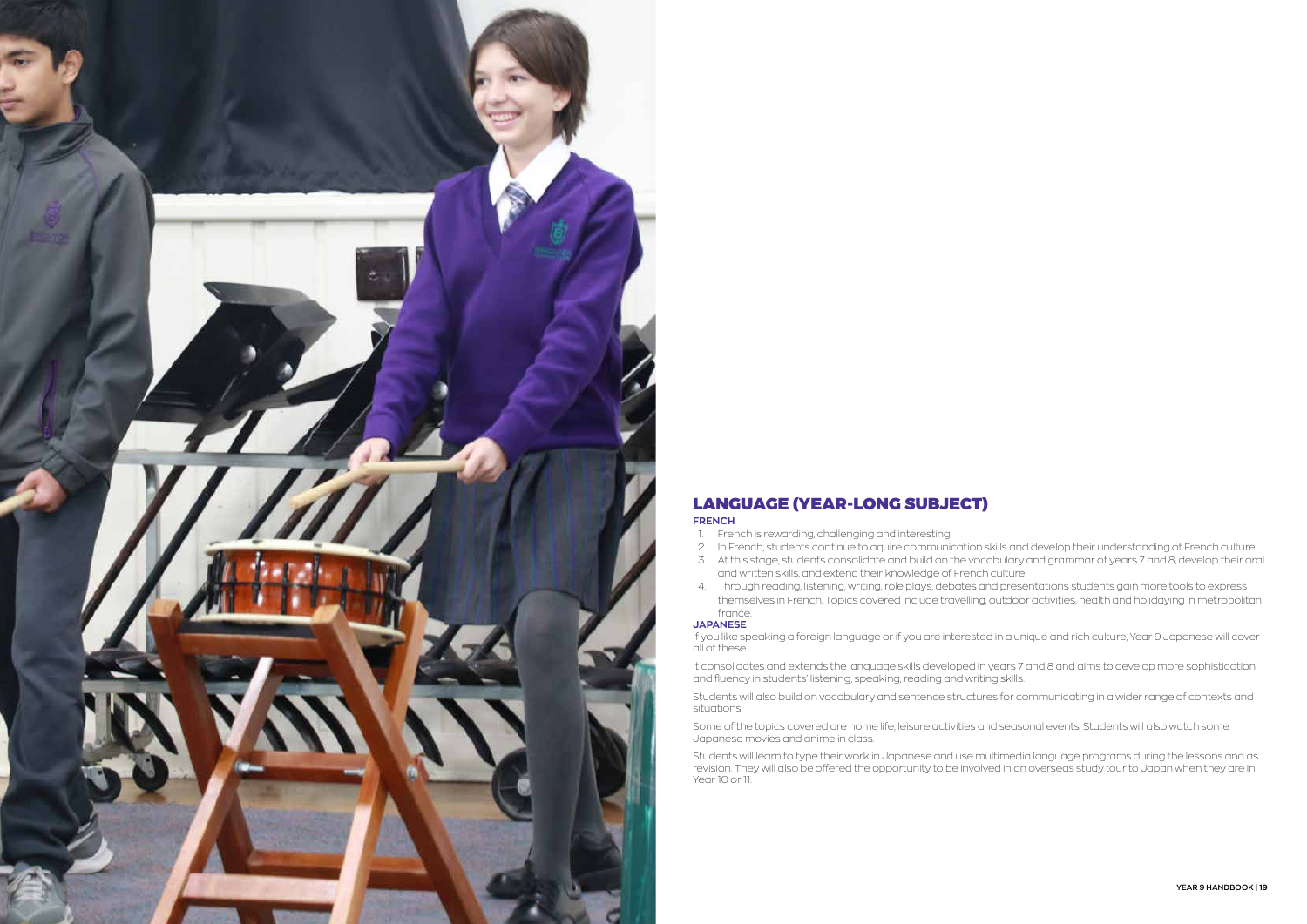

# SCIENCE, TECHNOLOGY, ENGINEERING & MATHEMATICS (STEM) BY INVITATION ONLY (YEAR-LONG SUBJECT)

This year-long elective is designed to deeply engage and extend students with high ability and keen interest in exploring areas of STEM (Science, Technology, Engineering & Mathematics).

Students will investigate topics including: vehicle design, electronics, robotics and nanotechnology. They will work with academics and university student engineers. Students will use teamwork and collaboration while working on small group projects.

They will have the unique opportunity to combine mathematical principles with scientific design, through classroom visits and excursions.

Students are selected on the basis of their performance in Year 8, where the end of semester reports shows that the student is performing at the Vic. Curric. level of 'B' or above in both Mathematics and Science. Depending on results, students may either receive an outright offer, or be short-listed for an interview which, together with subsequent results, may result in an offer post-interview. Final offers are then made to successful applicants.

Please note that this elective is not available to SEAL STEM students.

### **FUTURE PATHWAYS**

Students may be offered the opportunity to undertake a Unit 1 & 2 Study at Year 10 on the basis of their performance in this elective. This offer is dependant on the availability of places in Year 11 Subjects.

If a student's result in this elective is a Vic. Curric. 'B' or above in conjunction with at least an Vic. Curric. 'A' result in core Maths and/or a minimum Vic. Curric. 'B' result in core Science, then they will be eligible to study VCE units in Maths and/ or Science.

**Please check the Mathematics Flowchart for additional information on the following page.**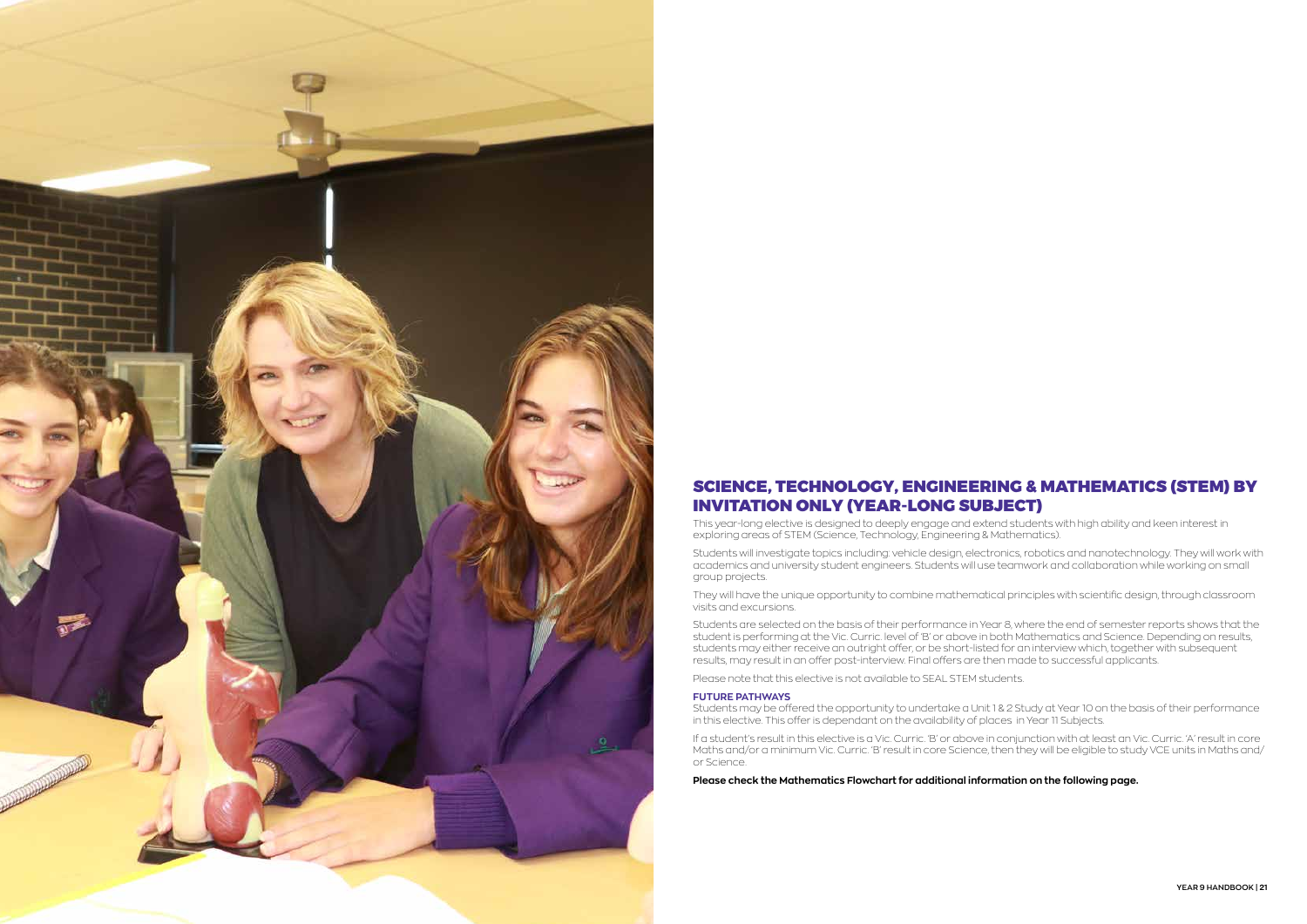English **Mathematics** Science Humanities PE/Health

**Electives** 4 electives (2 per semester)

OR

Language (year-long) and 2 electives

OR STEM (year-long) and 2 electives OR

Language (year-long) and STEM (year-long)

<span id="page-11-0"></span>

# YEAR 9 | (YEAR 10 ) (YEAR 11 ) (YEAR 12 SUBJECT CHOICES

English **Mathematics** Science Humanities

**Electives**

4 electives (2 per semester)

OR

Language (year-long) and 2 electives

OR

Language (year-long) and VCE opportunity

OR 2 electives and VCE opportunity



6 subjects including an English



5 subjects including an English